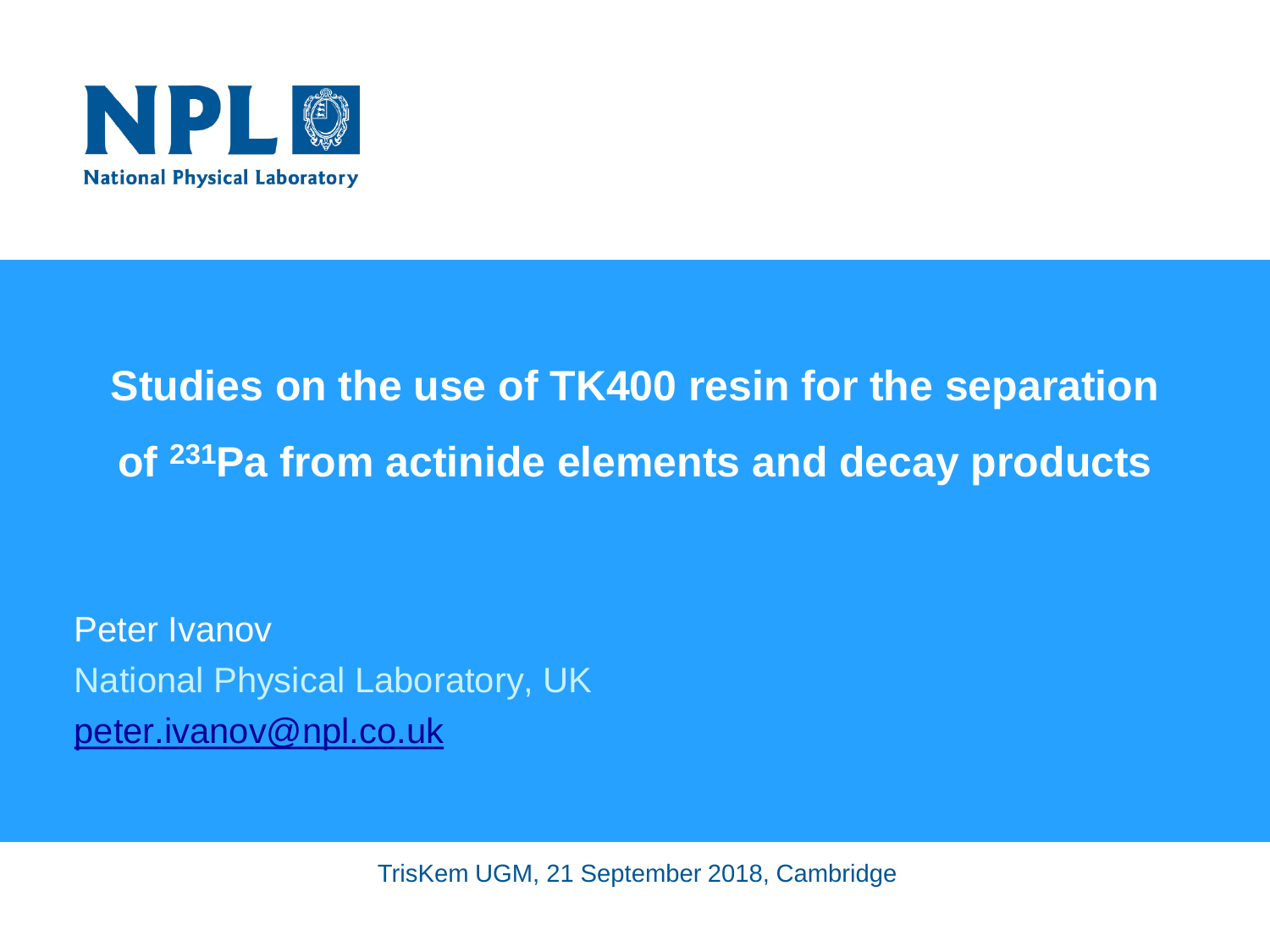



- Motivation
- Challenges in Pa chemistry
- IX and EC separation schemes
- **TK400 resin**
- Results
- Conclusions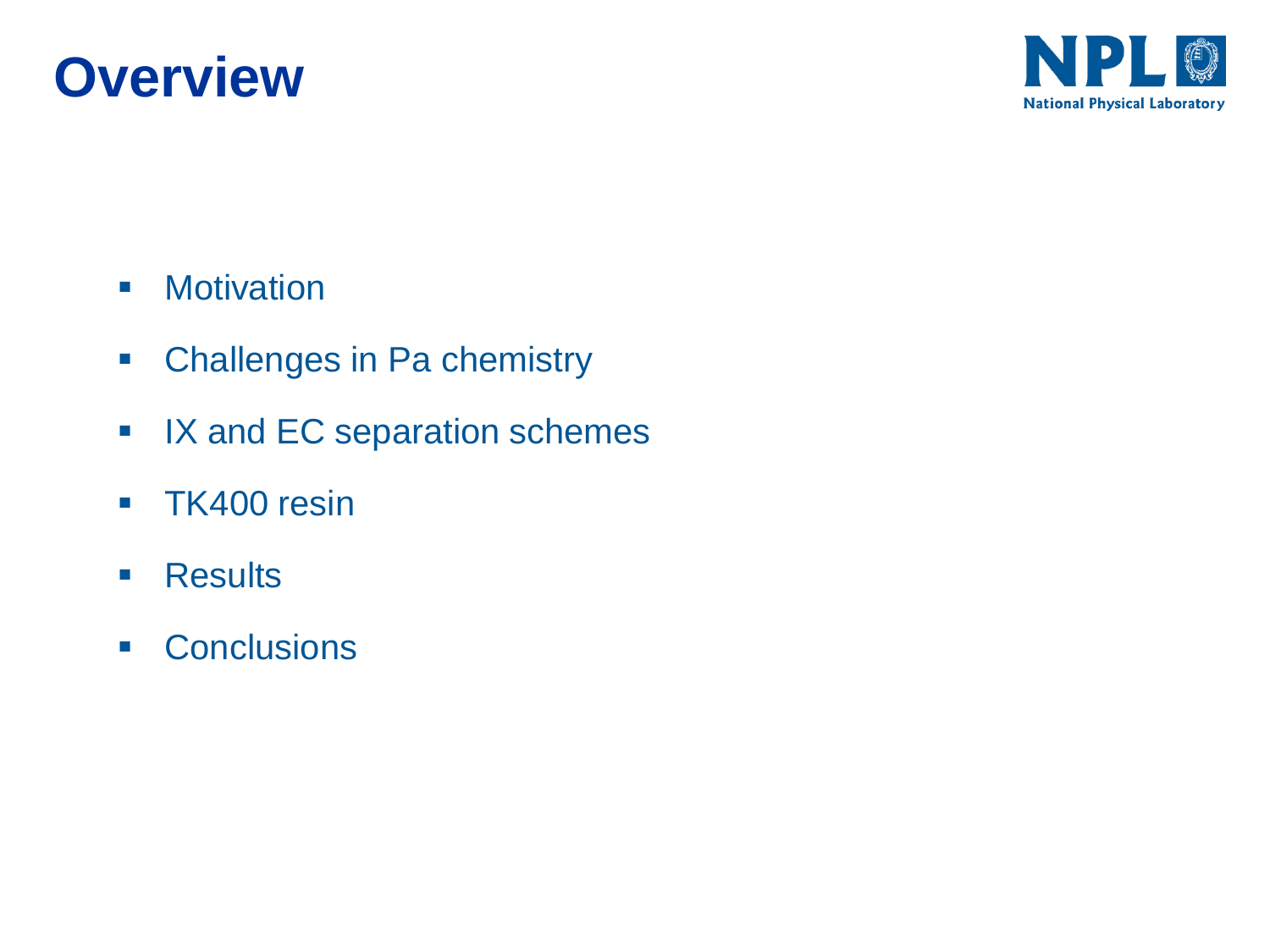## **Protactinium**



#### ■ One of the rarer elements...

- Discovered in 1913
- Element 91
- Occurs with uranium Concentration:  $\sim$ 330 ng/g uranium

 $0.961 \pm 0.018$  (*k=2*)

#### ■ Naturally occurring isotopes

Mass ratio <sup>231</sup>Pa: <sup>226</sup>Ra:

- 
- 
- Branching ratio  $0.15 \pm 0.01$

- Protactinium-231:  $T_{1/2} = 32670 \text{ (} \pm 260 \text{)} \text{ y } 576 \text{ Bq/g U}$ - Protactinium-234m:  $T_{1/2} = 1.159$  (± 0.011) m 12350 Bq/g U - Protactinium-234:  $T_{1/2} = 6.70 \text{ (} \pm 0.5 \text{)} \text{ h}$  18 Bq/g U

- Neptunium  $(4n+1)$  series
	- Protactinium-233:  $T_{1/2} = 26.98 \text{ (} \pm 0.02 \text{)} \text{ d}$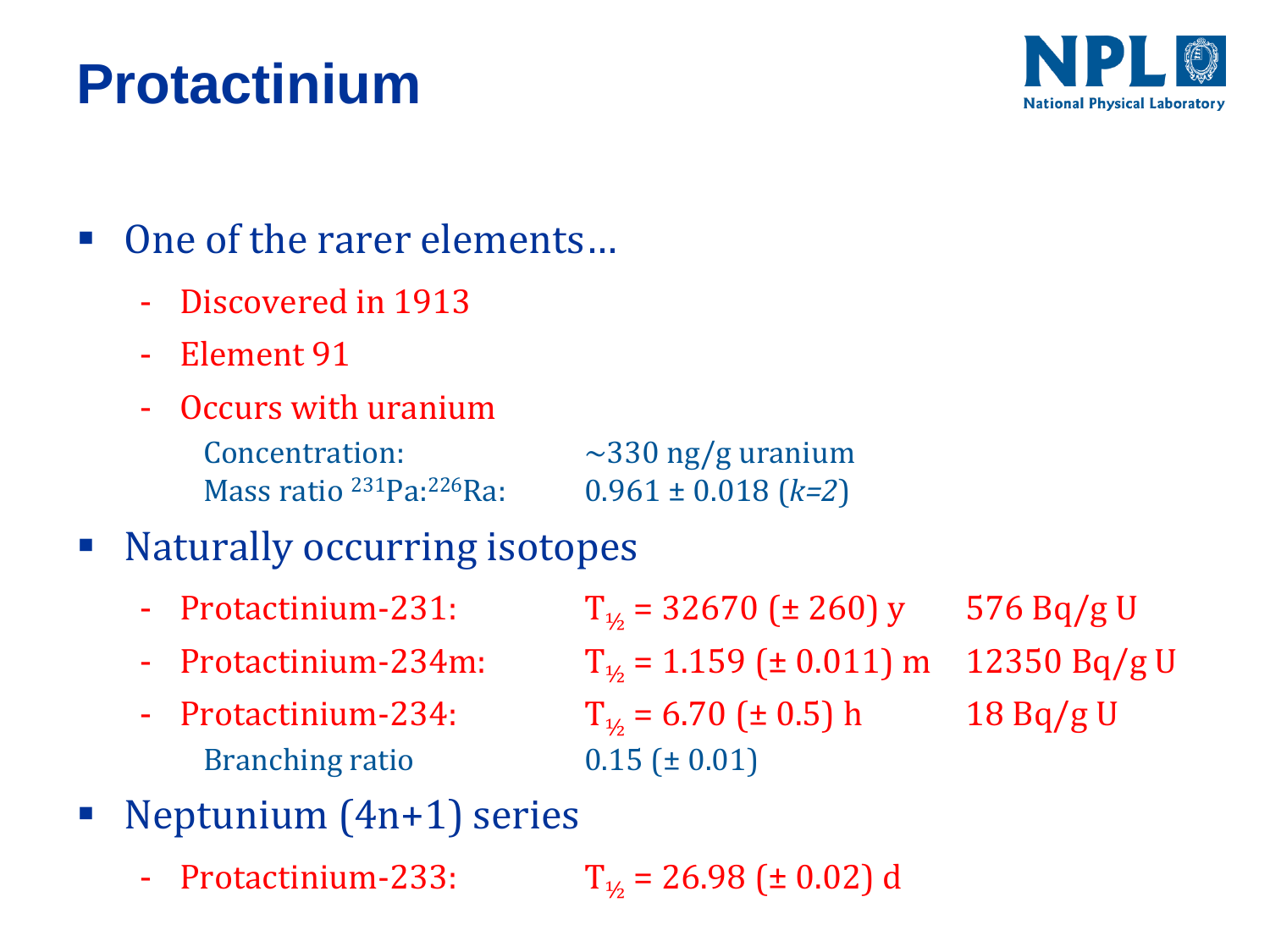### **Forensics and sedimentation**



- Protactinium-231
	- Long half-life means it is suitable for dating

**Ingrowth of <sup>231</sup>Pa into <sup>235</sup>U**



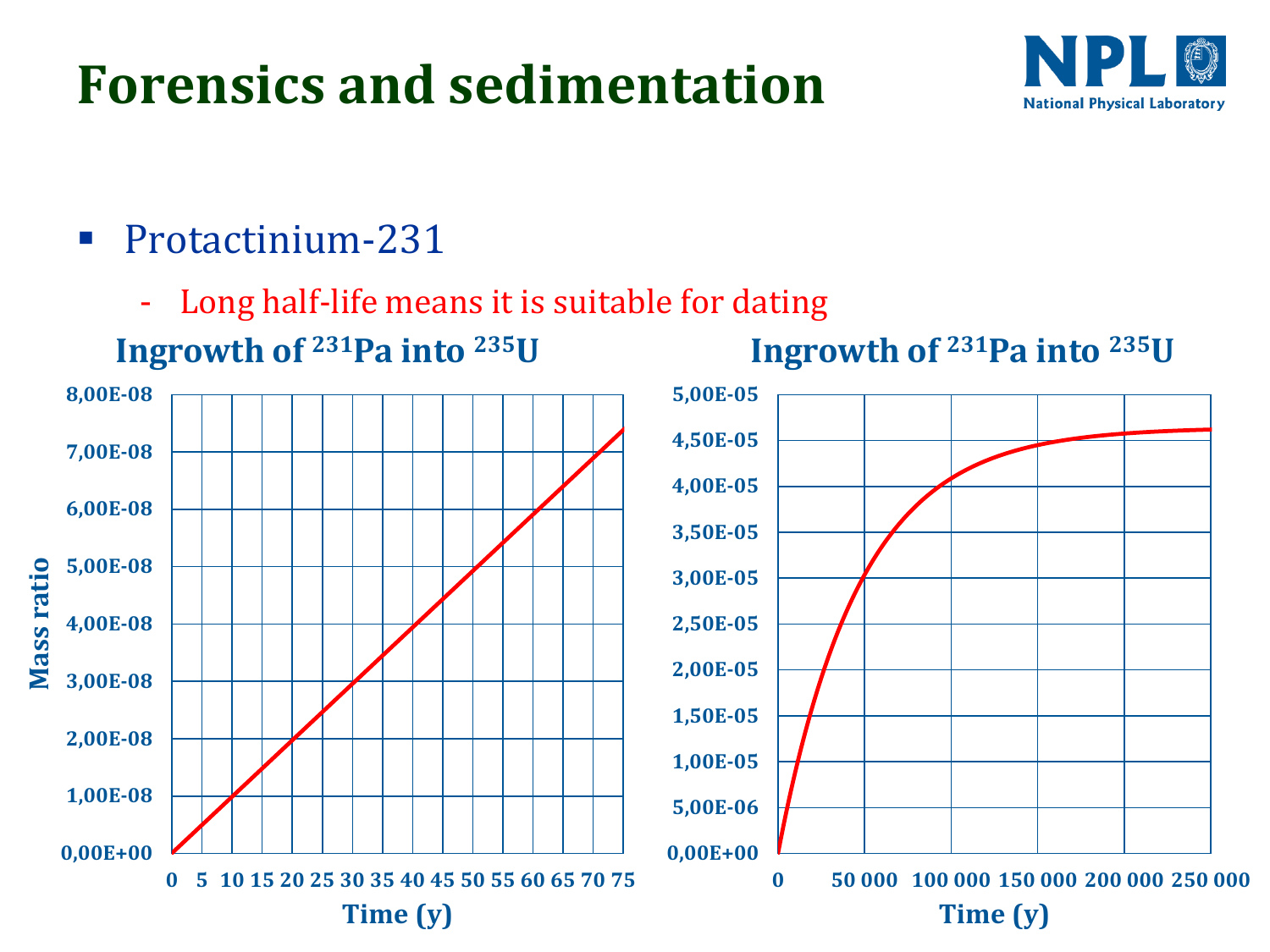## **Chemistry**



- Approach is mainly limited by protactinium chemistry
- Analogous to niobium and tantalum
- Chemistry dominated by chloro- or fluoro- complexes
- Hydrolyses and precipitates easily
- Behaviour exacerbated at trace (<10-8 M) levels
- Solubilised by oxalate, citrate and tartrate
- Most knowledge from UKAEA work in 1950s and 1960s  $\sim$ 125 g ( $\sim$ 220 GBq) recovered from uranium waste in UK nuclear programme *(finally located as mainly being at JRC Karlsruhe – former ITU)*
- Studied in hydrochloric acid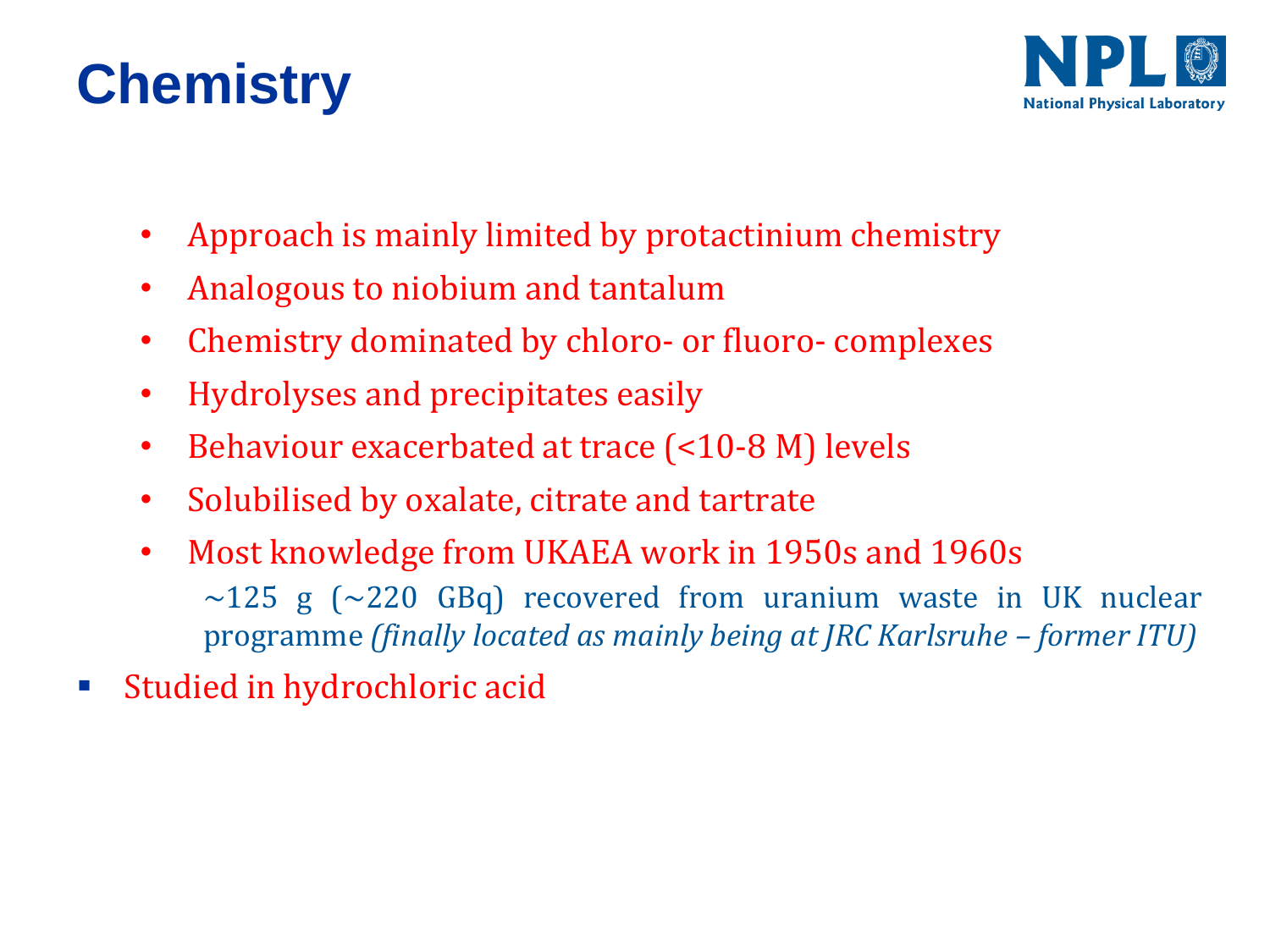## **Separation**



- **EXECTE Needed to recover material from NPL solutions with** questionable chemistry
	- Legacy material from early 1990s
		- Dissolved solid source…solution is >8M HCl, contains HF traces, Fe, U, Th
	- Aims:
		- Separation of protactinium in high yield
		- Recovery of <sup>227</sup>Ac daughter, <sup>227</sup>Th and <sup>223</sup>Ra for data measurements
		- High purity <sup>231</sup>Pa required for standardisation
	- Chemical issues
		- Neither ion exchange, nor existing extraction chromatography were giving the consistent yields and purities required Tantalum carrier interferes with mass spectrometry work
	- Solvent extraction?
		- No! Solvent extraction is not favoured…
		- **But long chain alcohols and ketones are effective and specific for protactinium**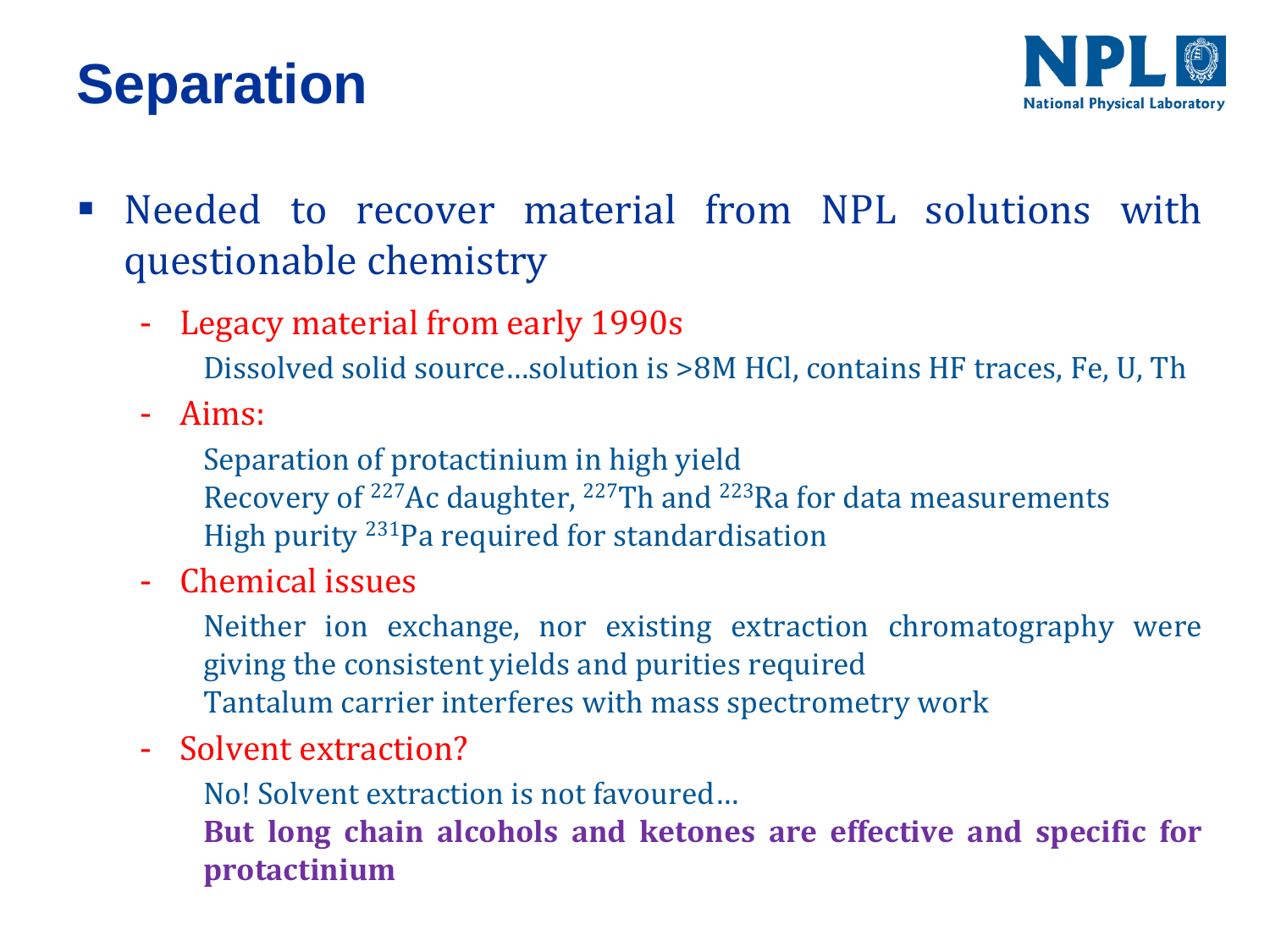# **Cation exchange with HCl**



- Few indications in the literature what was possible
	- Strategy: Absorb neptunium on the resin
	- Use the anionic nature of protactinium in solution to separate

Column: AG50-X8 (1g) Load solution: 0.2 M HCl Pa wash solution: 0.2 M HCl (10 mL) <sup>233</sup>Pa washes through the resin <sup>237</sup>Np is retained Np wash solution: 0.2 M HCl/1 M HF (10 mL) <sup>237</sup>Np is removed

- Results
	- Protactinium-233 yield: 89%
	- Neptunium-237 yield:  $\sim$ 36%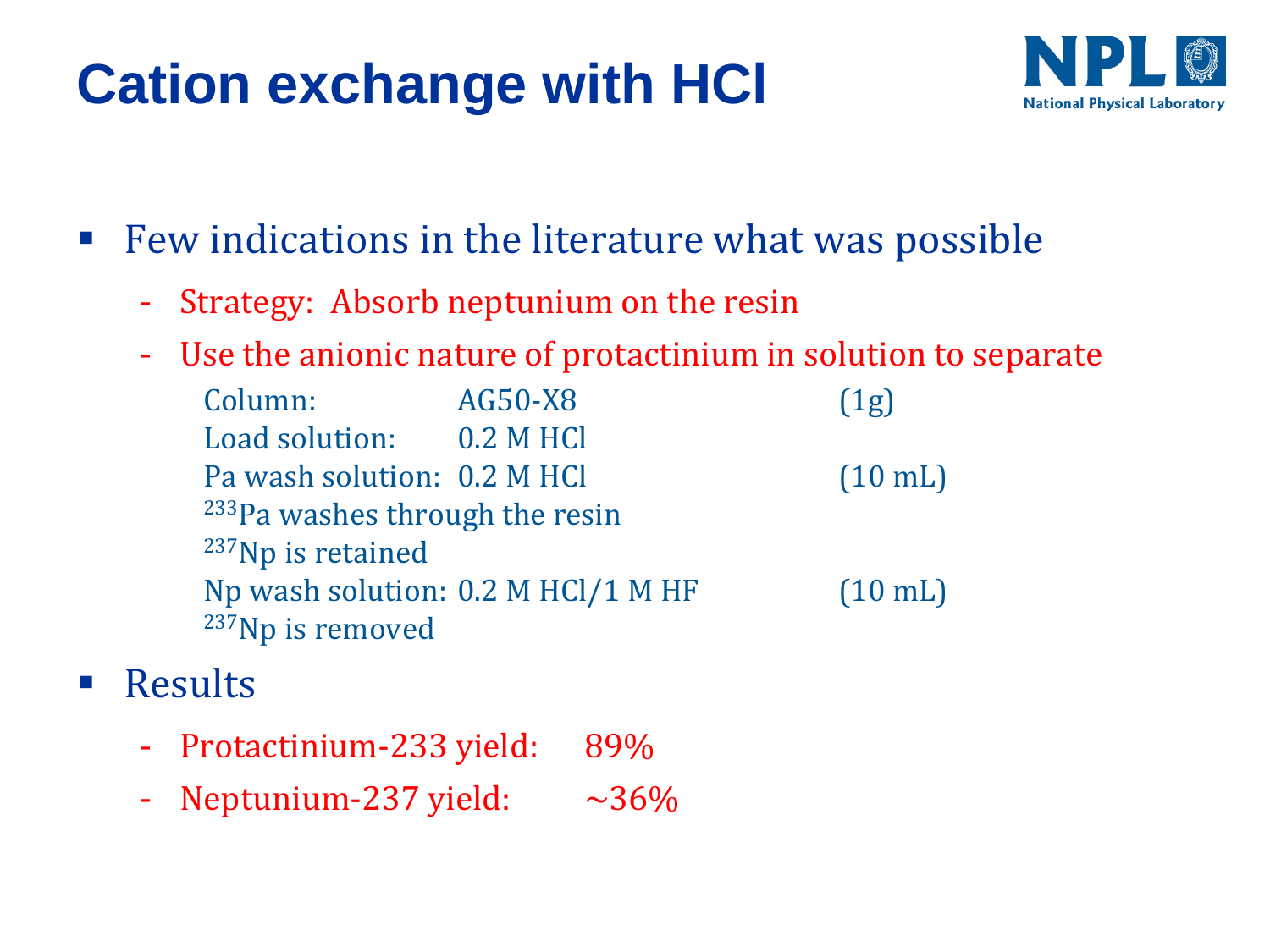# **Cation exchange with HNO**<sup>3</sup>



- Few indications in the literature what was possible
	- Strategy: Absorb neptunium on the resin
	- Use the anionic nature of protactinium in solution to separate

Column: AG50-X8 (1g) Load solution:  $1 M HNO<sub>3</sub>$ Pa wash solution:  $1 M HNO<sub>3</sub>$ (10 mL) <sup>233</sup>Pa washes through the resin <sup>237</sup>Np is retained Np wash solution:  $1 M HNO<sub>3</sub>/1 M NH<sub>4</sub>F$  (10 mL) <sup>237</sup>Np is removed

- Results
	- Protactinium-233 yield: 83%
	- Neptunium-237 yield:  $\sim$ 9%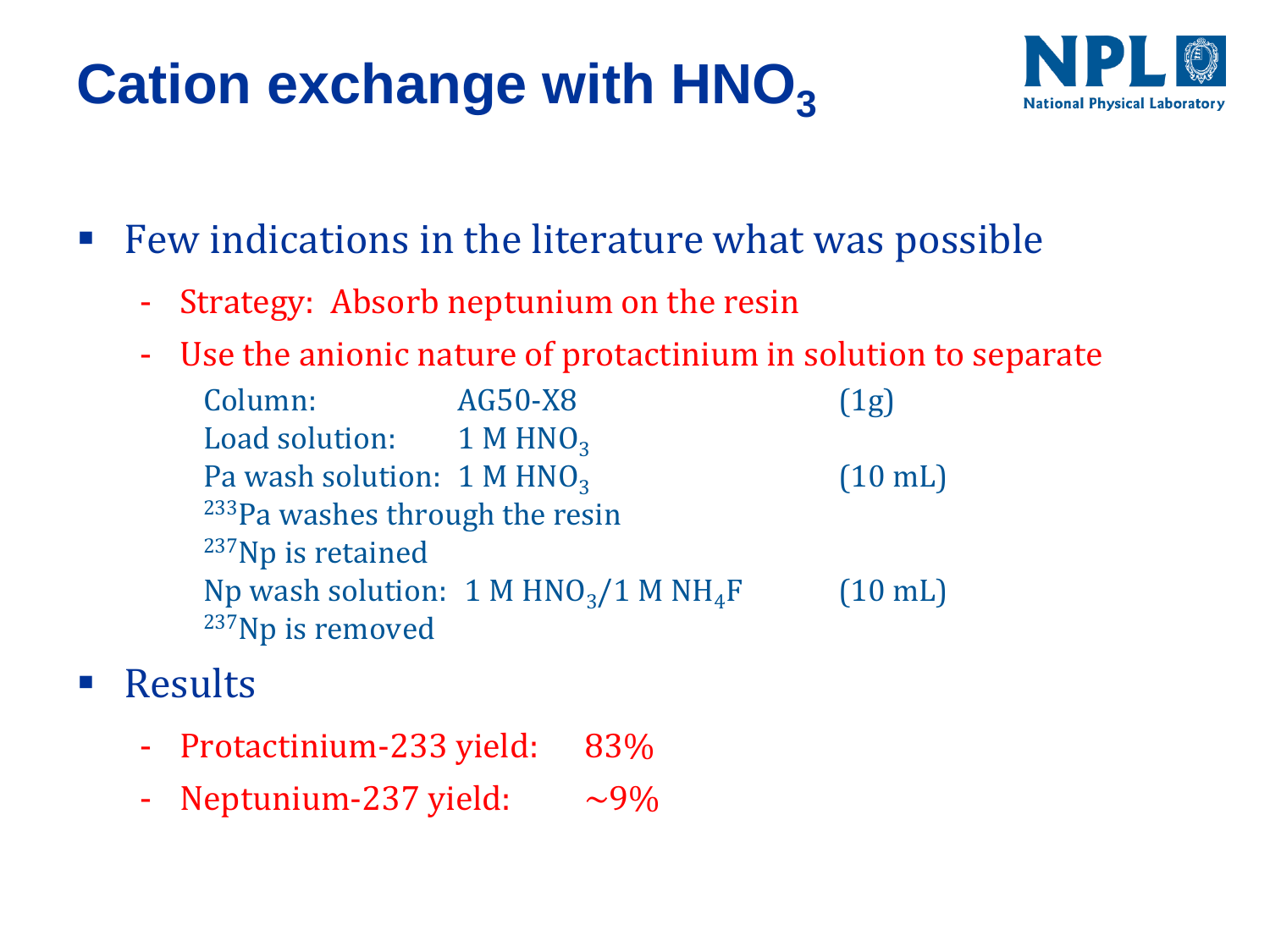# **TEVA with HCl**



#### ■ Published data suggests that Pa is bound weakly by HCl on TEVA

- To separate

Column: TEVA (1g) Load solution: 2 M HCl Pa wash solution: 2 M HCl (10 mL) <sup>233</sup>Pa washes through the resin <sup>237</sup>Np is retained Np wash solution: 0.1 M HCl (10 mL) <sup>237</sup>Np is removed

#### ■ Results

- Protactinium-233 yield: 83%
- Neptunium-237 yield:  $~11\%$

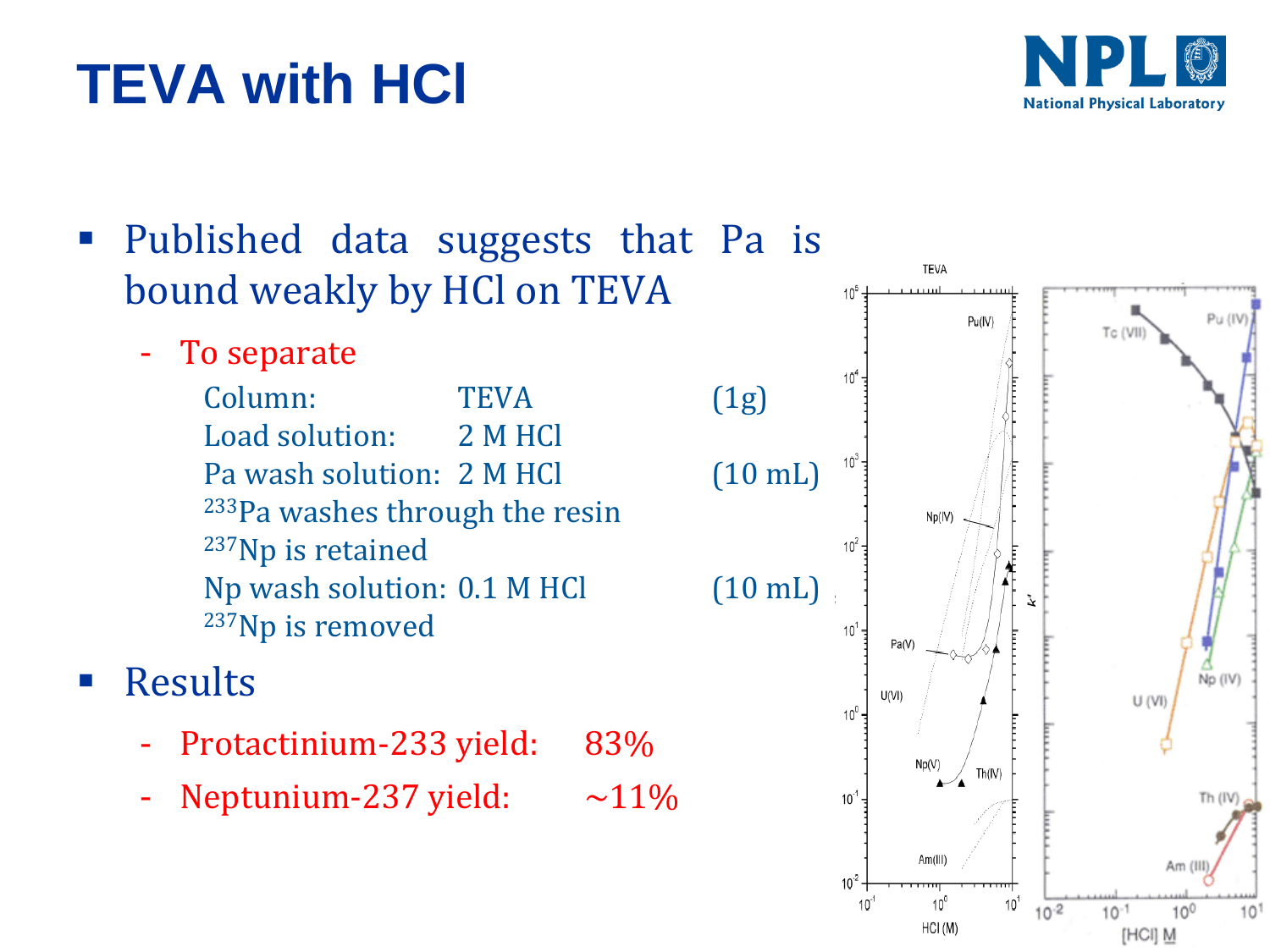# **TEVA with HNO**<sup>3</sup>



▪ Published data suggests that Pa is bound strongly by HNO<sub>3</sub> on TEVA  $10^{\circ}$ 

- To separate

Column: TEVA (1g) Load solution:  $8 M HNO<sub>3</sub>$ Pa wash solution:  $8 M HNO<sub>3</sub>$ <sup>233</sup>Pa washes through the resin <sup>237</sup>Np is retained Np wash solution:  $1 M HNO<sub>3</sub>$ <sup>237</sup>Np is removed

#### ■ Results

- Protactinium-233 yield:  $\sim$ 100%
- Neptunium-237 yield:  $\sim$ 30 (in Pa fraction)



(10 mL)

(10 mL)

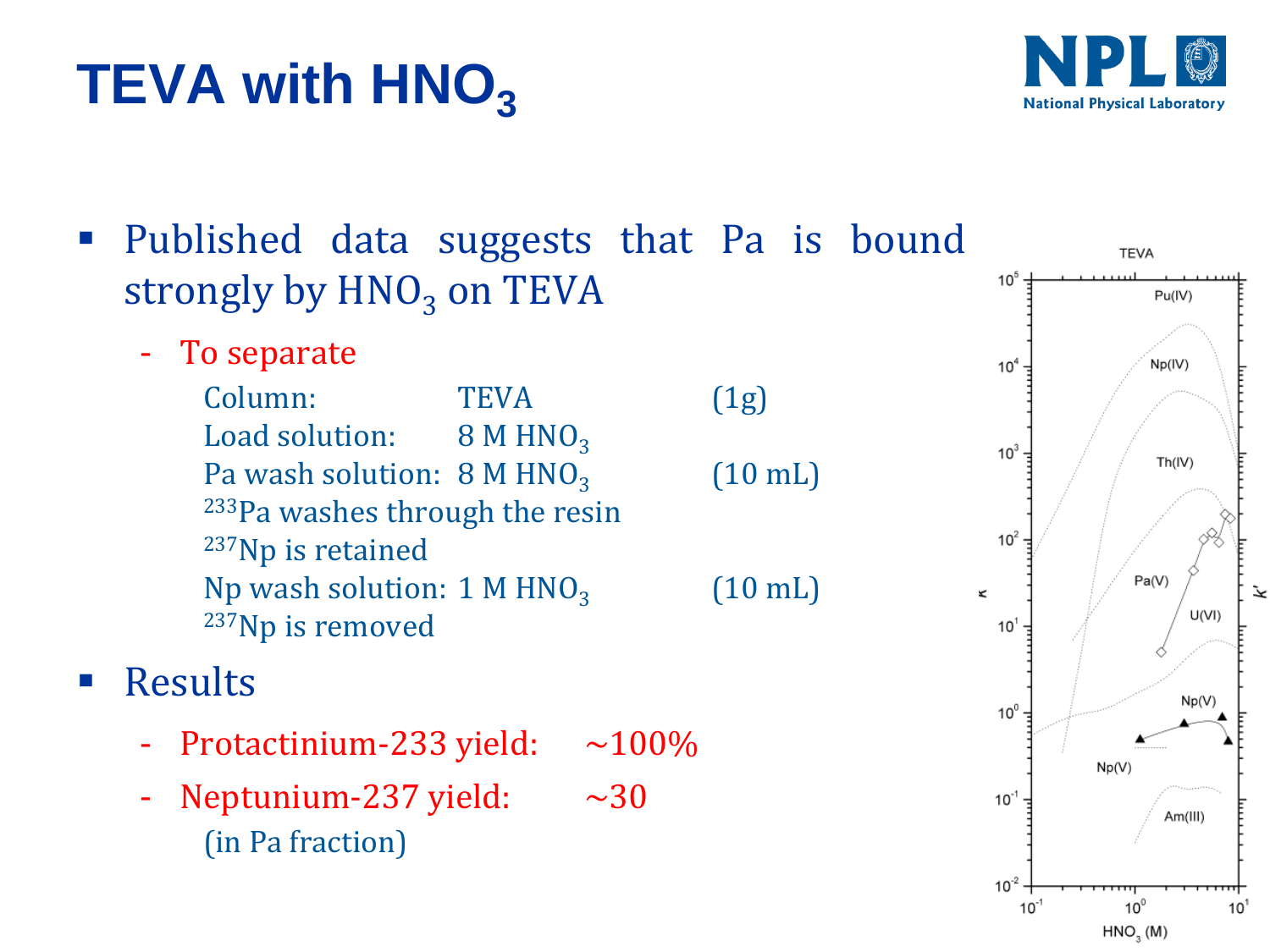# **UTEVA with HCl**



**U/TEVA** 

10 $4$ 

Published data suggests that Pa is bound strongly by HCl on UTEVA with strong acid

To separate

Column: UTEVA (1g) Load solution: 9 M HCl Th wash solution: 4.5 M HCl (10 mL) <sup>229</sup>Th washes through the resin Pa wash solution: 4.5 M HCl/0.1 M HF (10 mL) <sup>233</sup>Pa washes through the resin U wash solution:  $0.1$  M HCl (10 mL) <sup>232</sup>U is removed

#### **Results**

- Protactinium-233 yield:  $~140\%$
- Thorium-229 yield:  $\sim 80\%$
- Uranium-232 yield:  $~10^{6}$

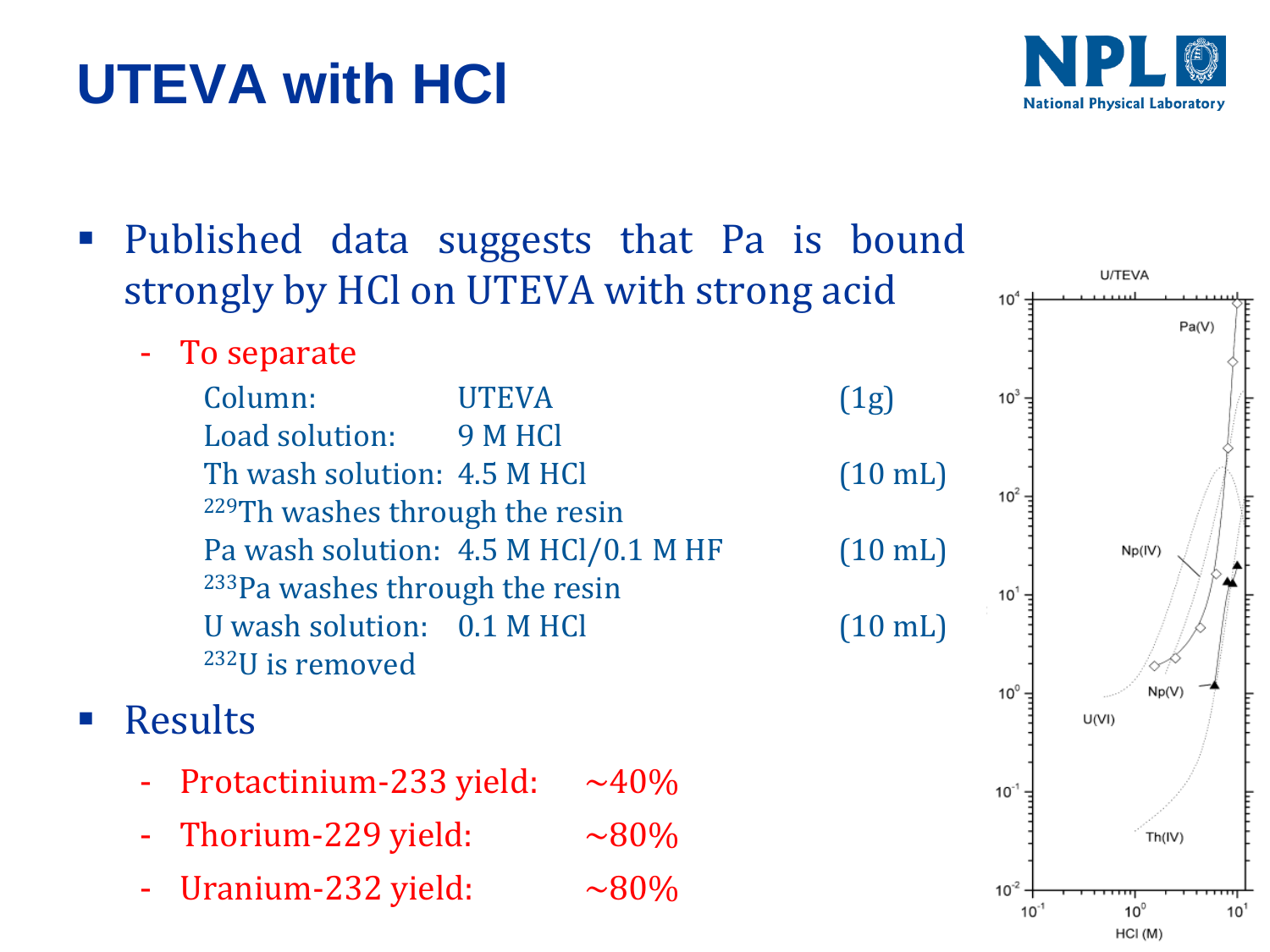#### **Results**



| <b>Resin</b> | <b>Eluant</b>    | Pa           | <b>Np</b>   | $\mathbf U$ | <b>Th</b>  | <b>Comments</b>                                                |
|--------------|------------------|--------------|-------------|-------------|------------|----------------------------------------------------------------|
| <b>AG50</b>  | <b>HCl</b>       | 89%          | <b>Nil</b>  | <b>Nil</b>  | <b>Nil</b> | Pa in good yield, separation from<br>Np is effective           |
|              | HNO <sub>3</sub> | 83%          | <b>Nil</b>  | n/a         | n/a        | Pa in good yield, separation from<br>Np is effective           |
| <b>TEVA</b>  | <b>HCl</b>       | 83%          | $\sim 30\%$ | <b>Nil</b>  | <b>Nil</b> | Pa in good yield, separation from<br>Np is not very effective  |
|              | HNO <sub>3</sub> | $\sim 100\%$ | $\sim 30\%$ | n/a         | n/a        | Pa in good yield, separation from<br>Np is not very effective  |
| <b>TBP</b>   | <b>HCl</b>       | $\sim 39\%$  | <b>Nil</b>  | n/a         | n/a        | Pa in poor yield, separation from<br>Th, U and Np is effective |
| UTEVA        | <b>HCl</b>       | 40%          | <b>Nil</b>  | <b>Nil</b>  | <b>Nil</b> | Pa in poor yield, separation from<br>Th, U and Np is effective |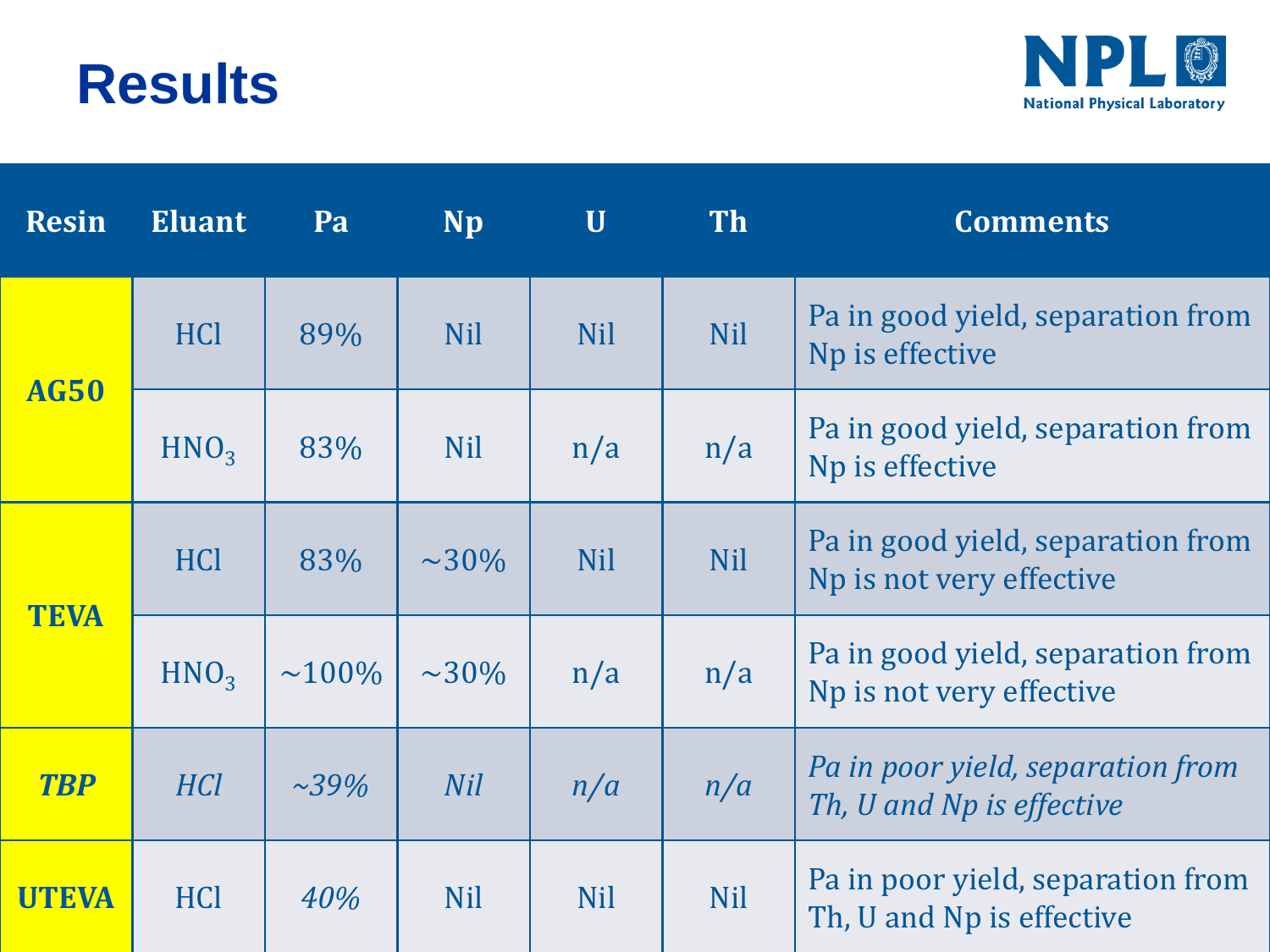# **Alcohols and ketones**



#### ■ Effective

- Long been known that alcohols and ketones are effective in extracting protactinium

#### ■ Needs

- Limited solubility in water
- $\,$  Good  $\,k_{d}^{\,}$  for extraction for protactinium
- Low toxicity and volatility
- Safety
	- In general, agitation of volatile solvents containing α -emitters makes people uncomfortable
		- Very uncomfortable



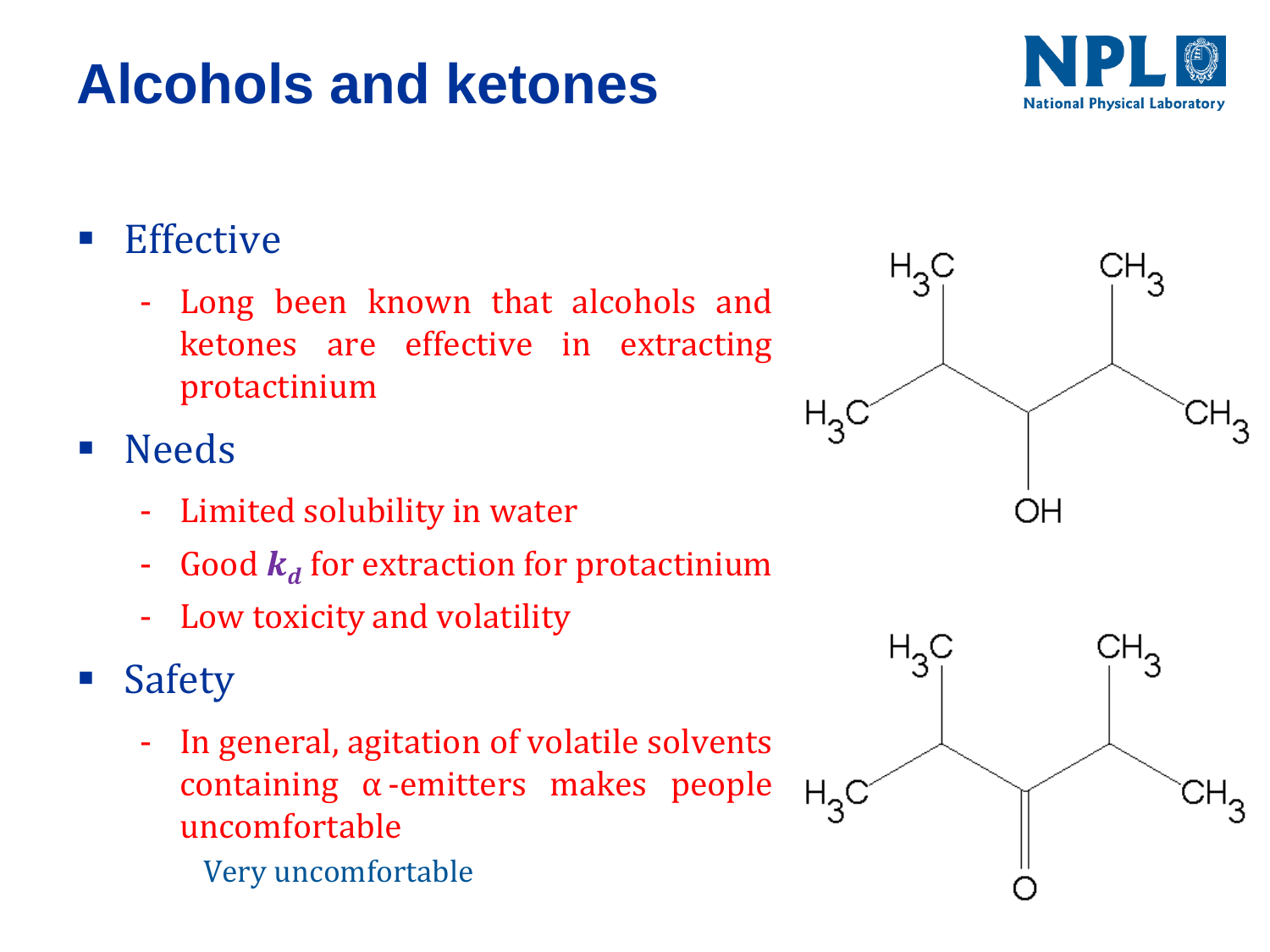## **TrisKem TK-400 resin**



- Developed by Knight, *et al* 
	- Extractant is octan-1ol adsorbed onto a support
	- Octan-1-ol is selective for protactinium
	- Was used successfully for <sup>233</sup>Pa separation
	- Great! But not commercially available at that time



Knight, A.W., Nelson, A.W., Eitrheim, E.S., Forbes, T.Z. and Schultz, M.K., 2016. A chromatographic separation of neptunium and protactinium using 1-octanol impregnated onto a solid phase support. Journal of Radioanalytical and Nuclear Chemistry, 307, 59–67 **(DOI 10.1007/s10967-015-4124-3)**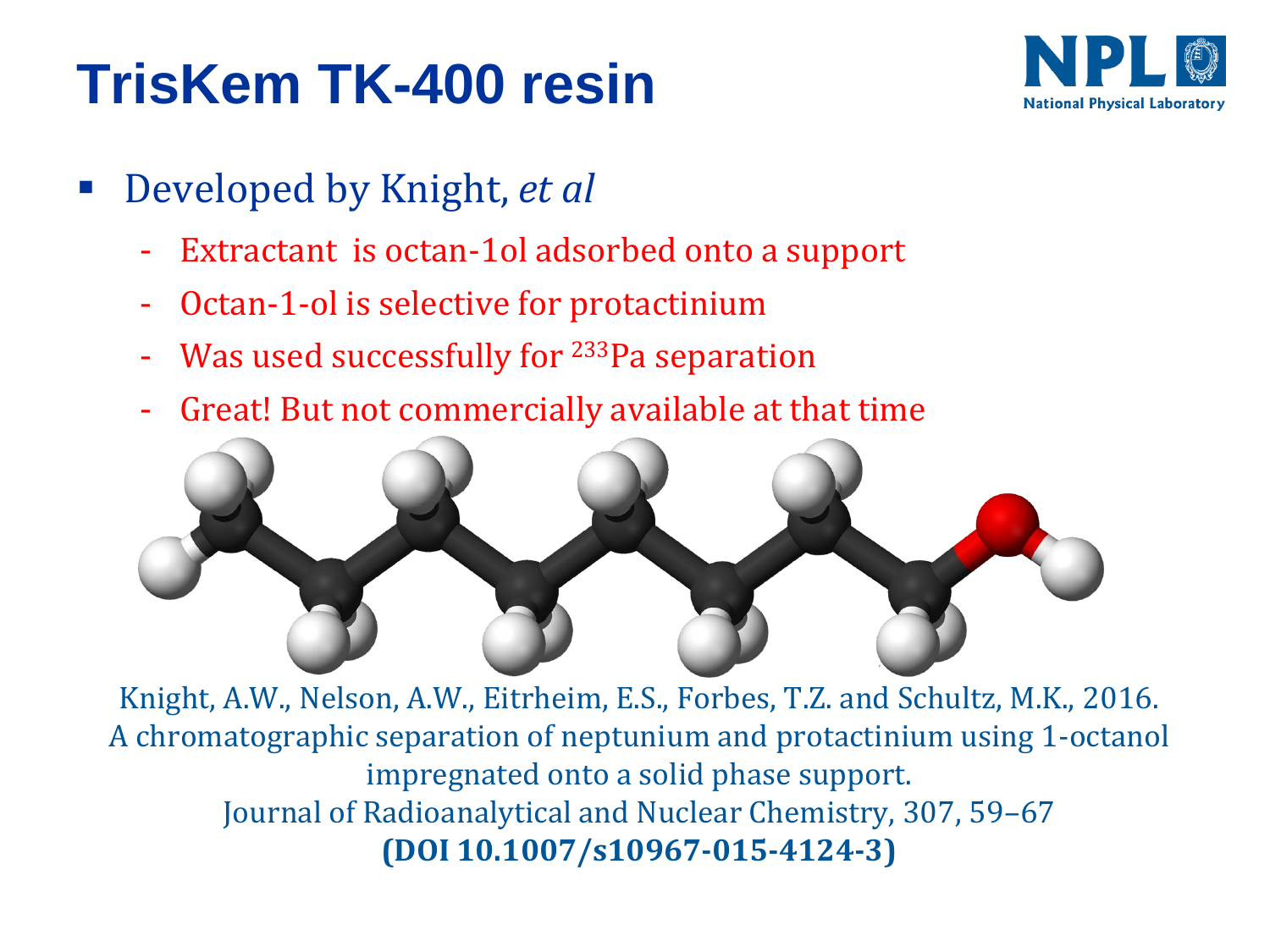### **Resin tests**



- Worked with TrisKem
	- Developing TK-400 as a product.
	- Knight's work aimed at neptunium/protactinium separation
- Separations needed
	- Resolution of mixture into:
		- Protactinium fraction: Standardisation and decay data Actinium fraction: Half-life Thorium fraction: Ongoing studies of <sup>227</sup>Th Radium fraction: Supporting work on Xofigo
	- Separation from thorium, uranium, neptunium and plutonium
- **Extending scope of current knowledge**
- Extractable species  $[PaOCl_6]$ <sup>3-</sup>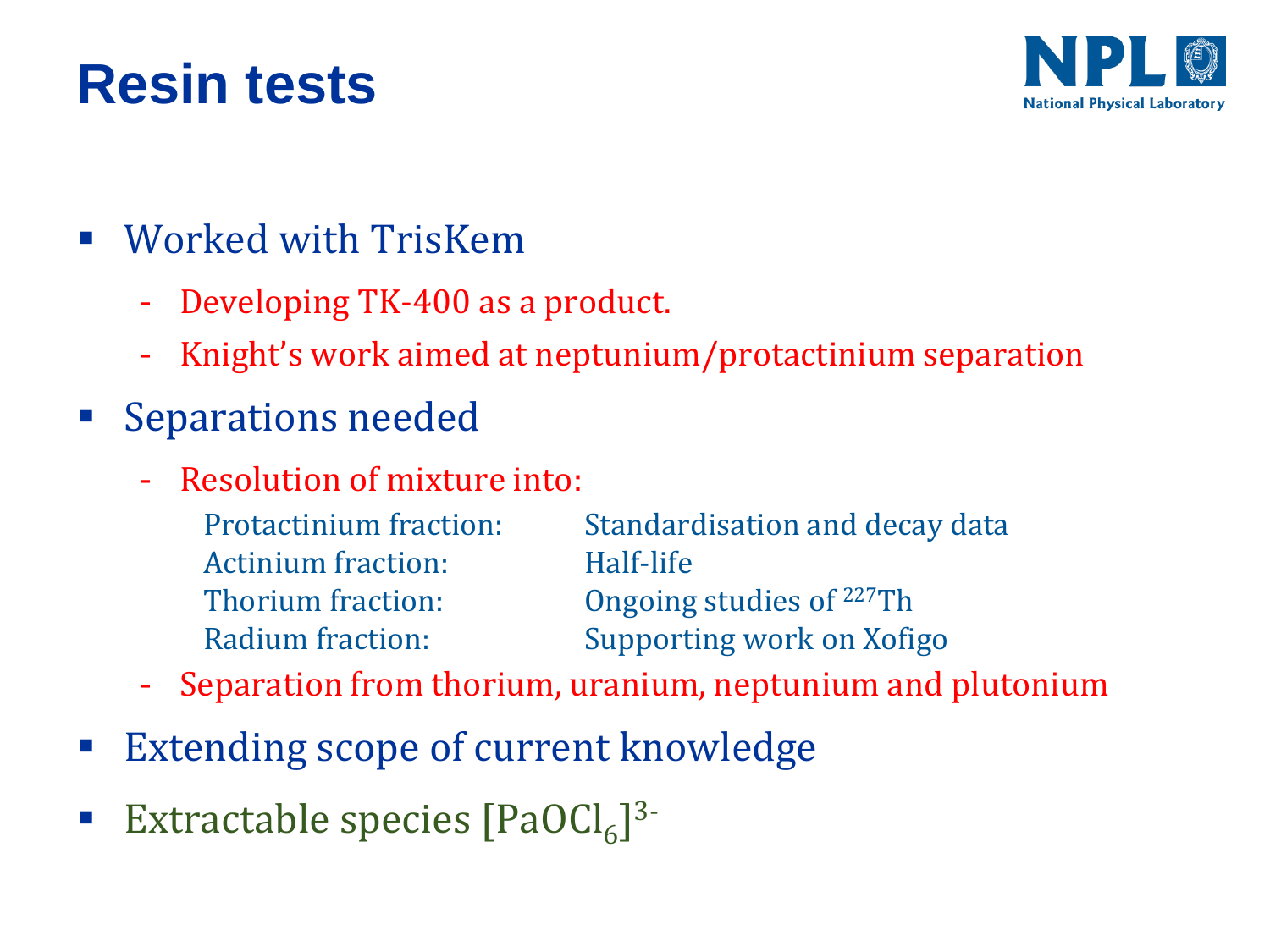### **Mass spectrometry**



- Flexible and quick
	- Can measure Y, Ba, Th and U at the same time…
	- …and we have got one!
- **Triple quadrupole ICP-MS (ICP-QQQ-MS)** 
	- HEPA-filtered lab under positive pressure
	- Fume cupboard
	- Deionised water unit

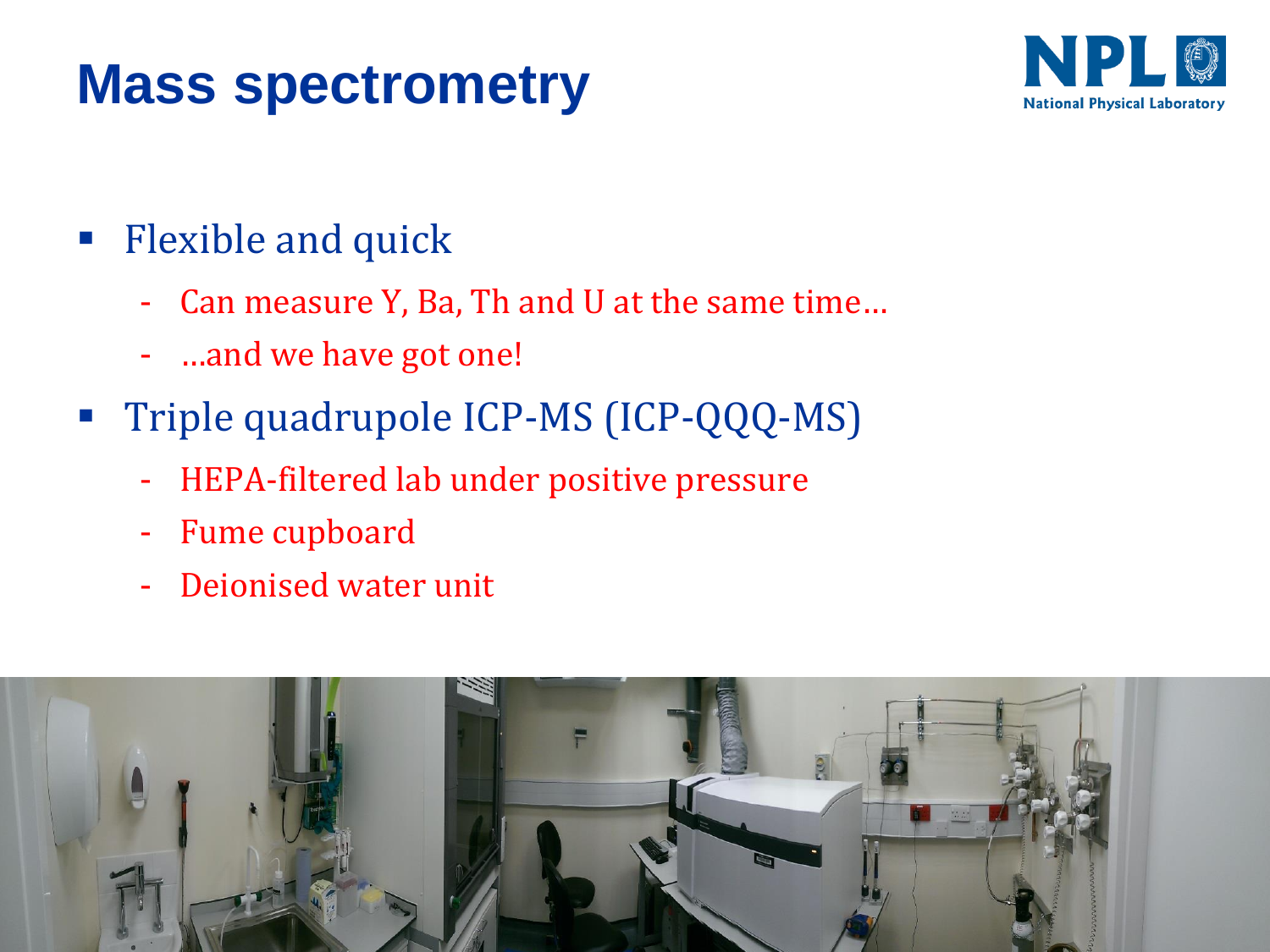## **Results: Distribution coefficients**





Distribution coefficients of Pa, Np, U, Th, Y(Ac), Ba(Ra), Fe and Ni on TK-400 resin as a function of HCl molarity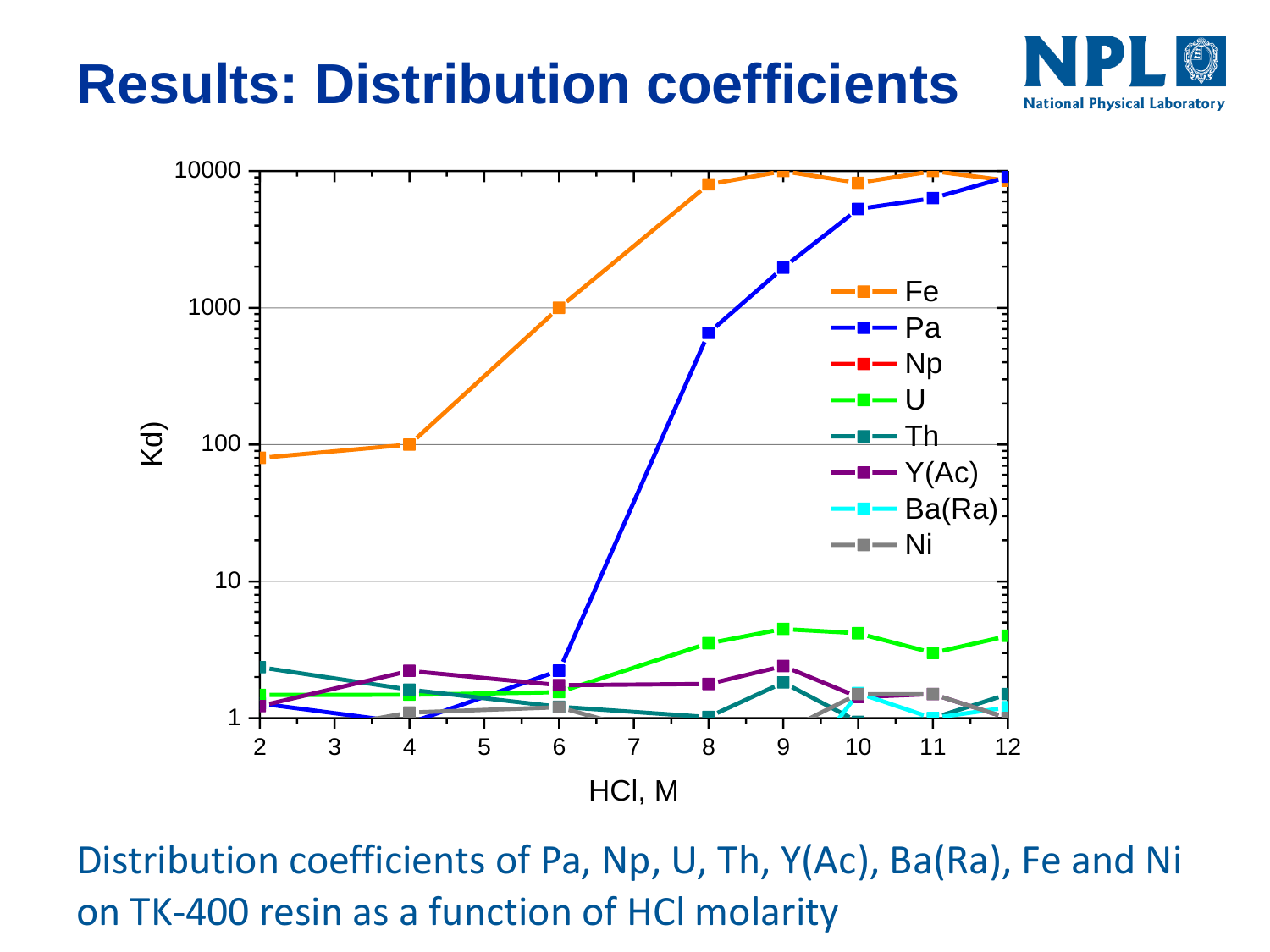#### **Results: The effect of HF**





The effect of HF molarity on Pa distribution coefficient for TK-400 in 12 M HCl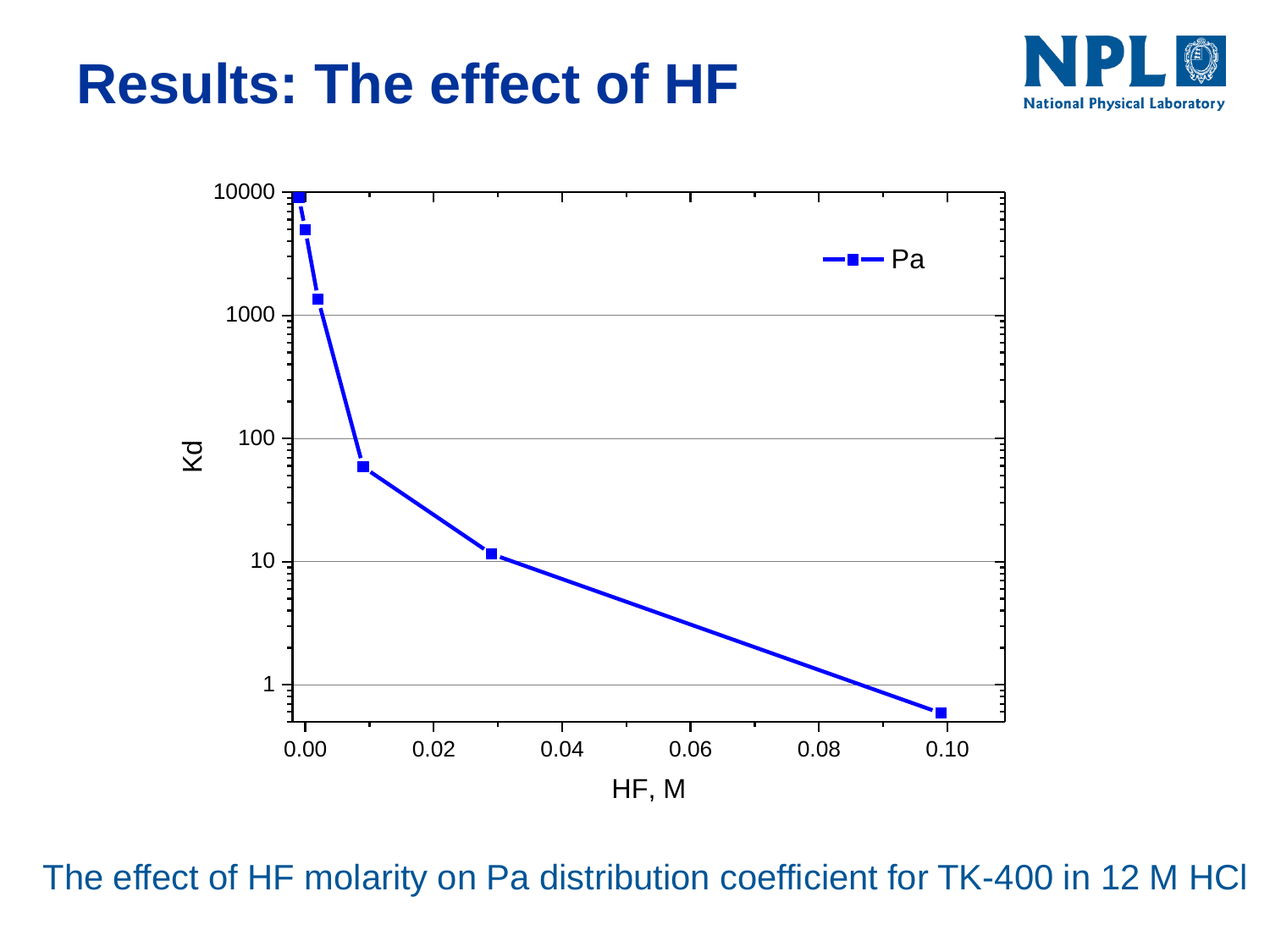





Flowchart representing separation of Pa from its progeny using TK-400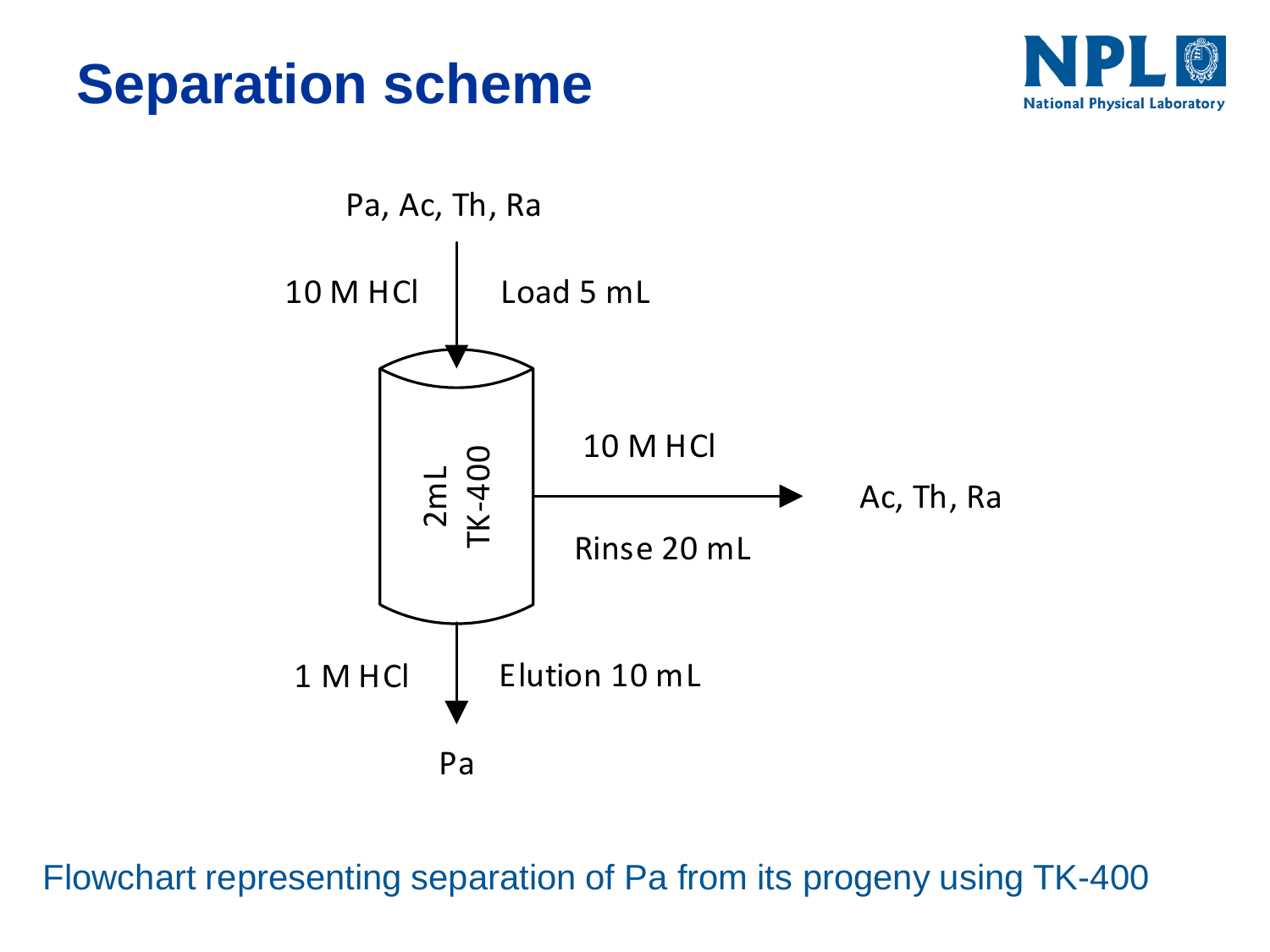### **Results: Gamma-spectra**





HPGe  $\gamma$ -ray spectrum of <sup>231</sup>Pa fraction collected after radiochemical separation using TK-400 resin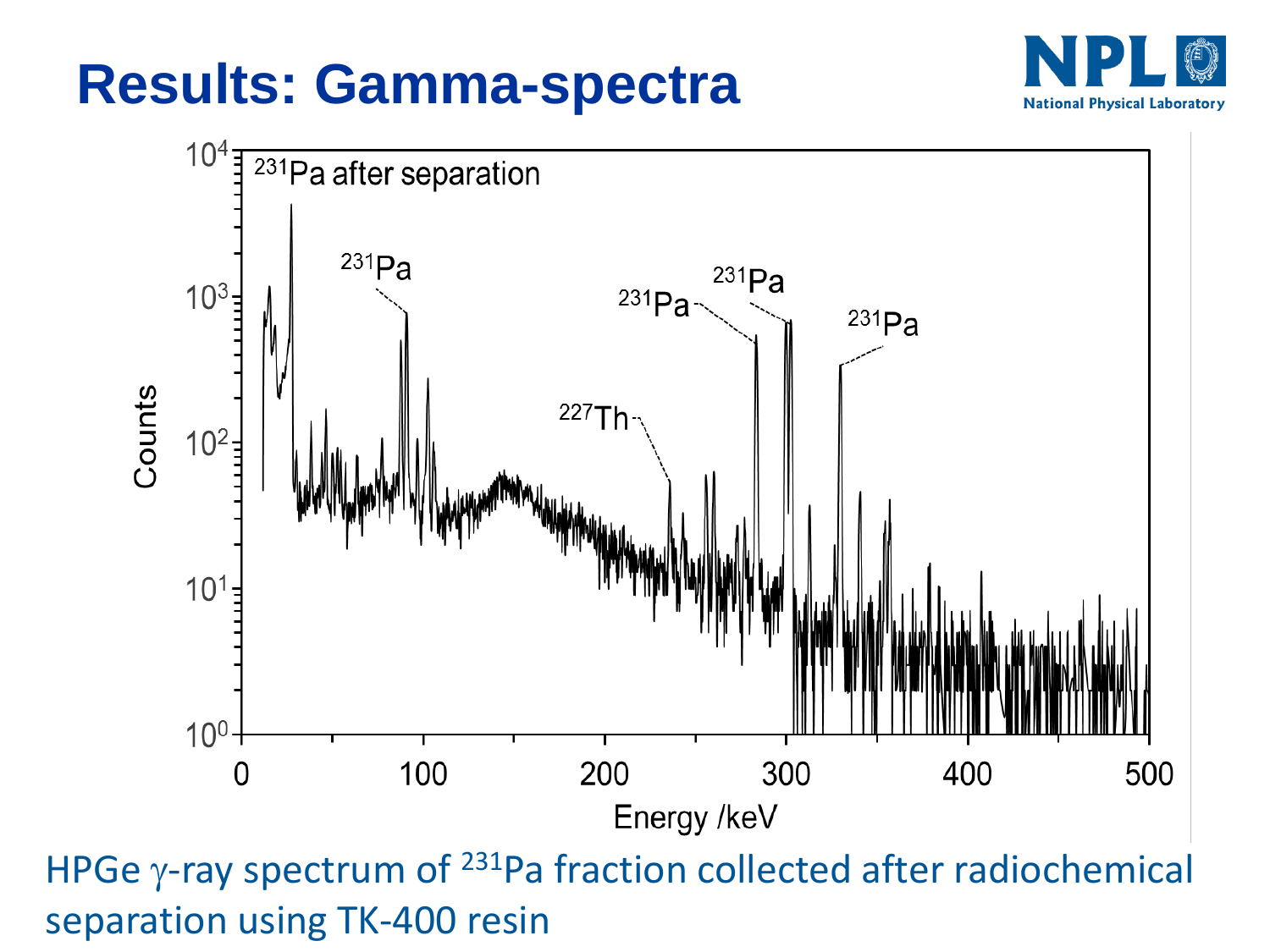### **Results: Gamma-spectra**





HPGe  $\gamma$ -ray spectrum of separated <sup>227</sup>Ac fraction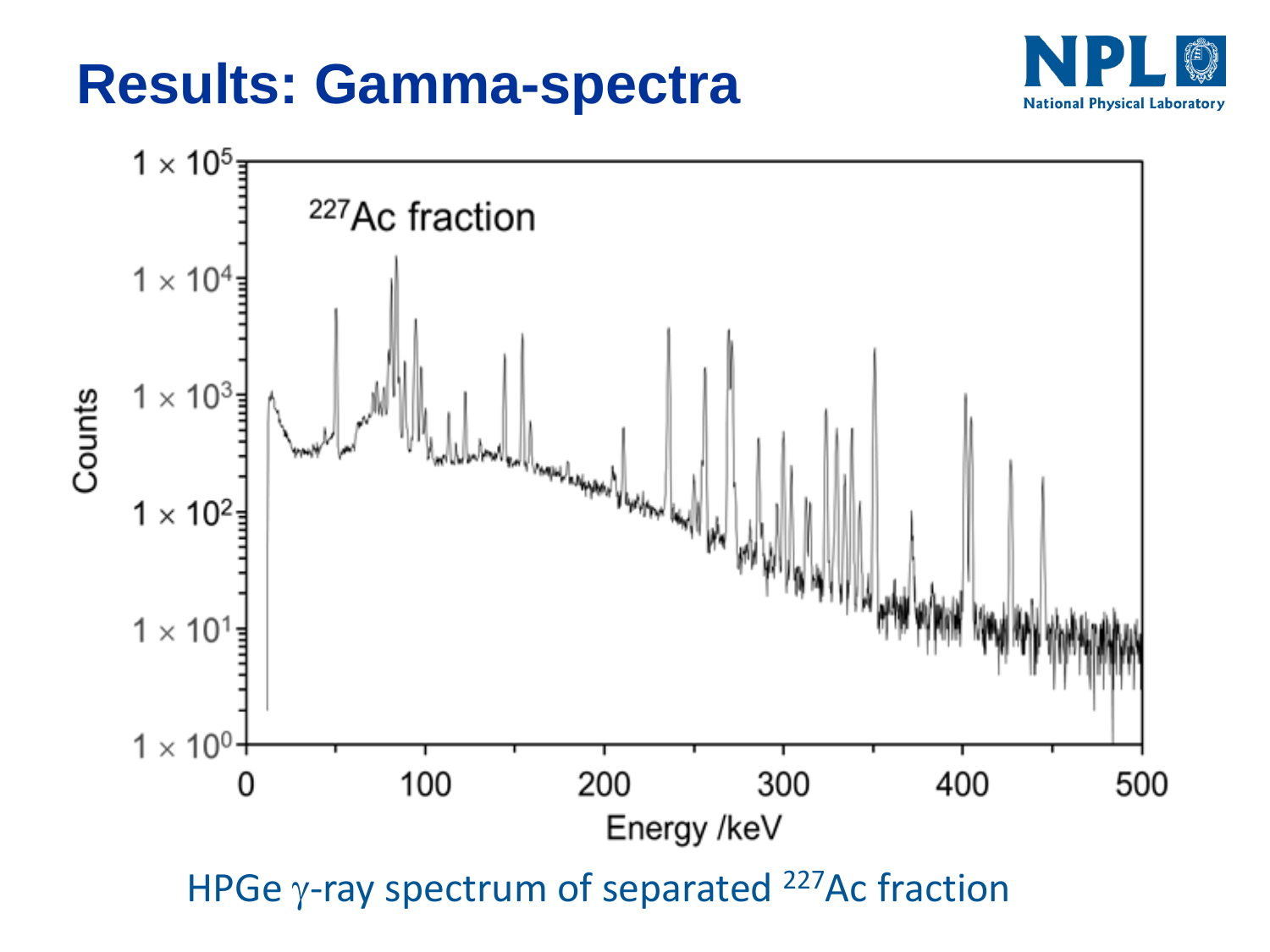# **Conclusions**



- The separation of protactinium is favourable on TK400
	- At >10 M hydrochloric acid,  $k_d \sim 9000$
- Other elements (Ra, Ac, Th, U, Np)
	- At >10 M hydrochloric acid,  $k_d$  <5 Remove from the column by rinsing with conc HCl
- $\blacksquare$  Measurements by  $\gamma$ -spectrometry
	- Actinium fraction (10 M hydrochloric acid) Contains vast majority of <sup>227</sup>Ac, <sup>227</sup>Th and <sup>223</sup>Ra No evidence of <sup>231</sup>Pa
	- Protactinium fraction (removed with 6 M hydrochloric acid) Contains vast majority of <sup>231</sup>Pa No evidence of  $227$ Ac or  $223$ Ra, trace  $227$ Th consistent with the ingrowth
- Ongoing primary standardisation measurements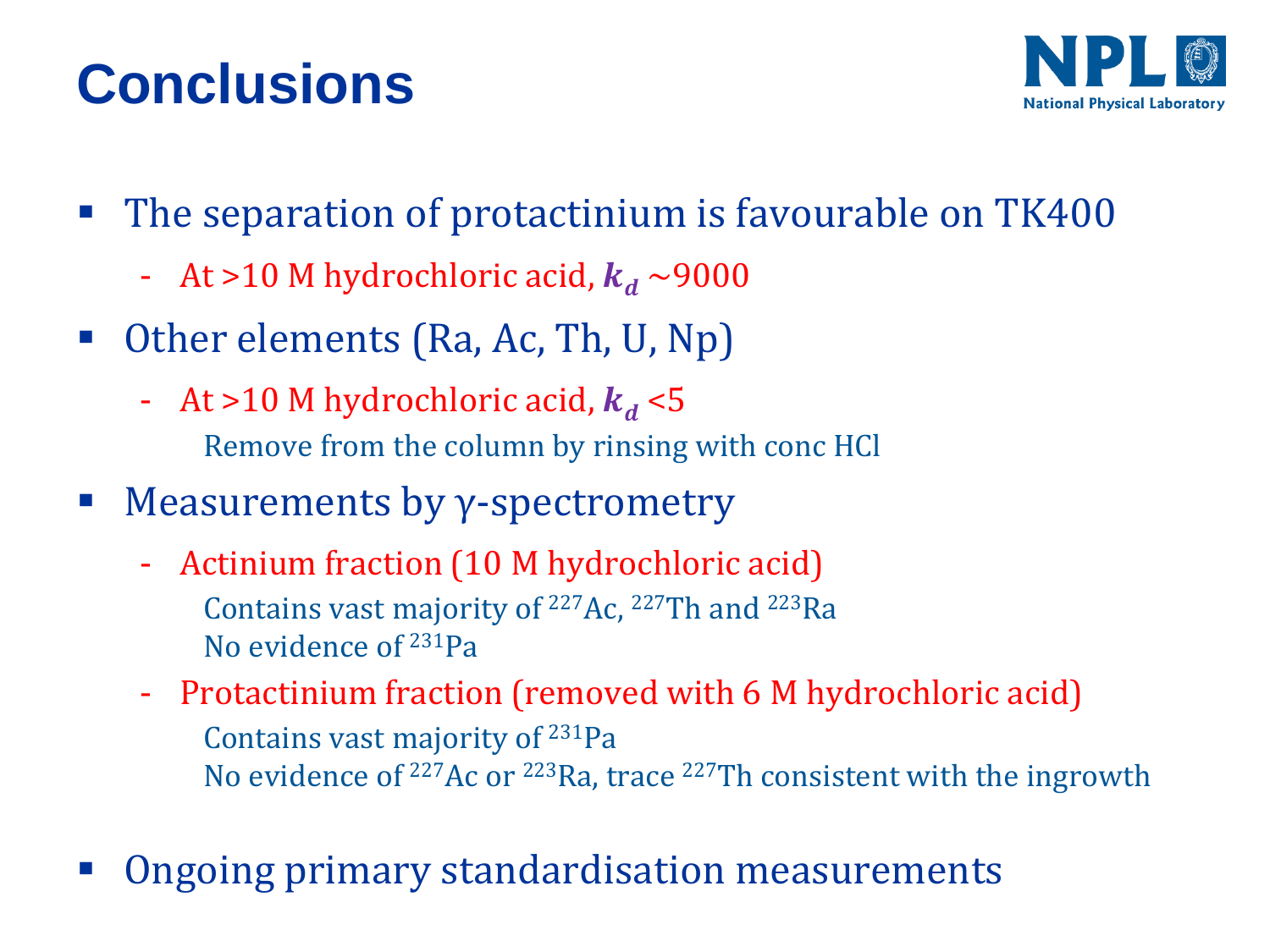## **Acknowledgement**



Chemistry team

Simon Jerome, Ben Russel

Gamma-spectrometry

Sean Collins

Primary standardisation Arzu Arinc, John Keightley

TrisKem:

Aude Bombard, Steffen Happel